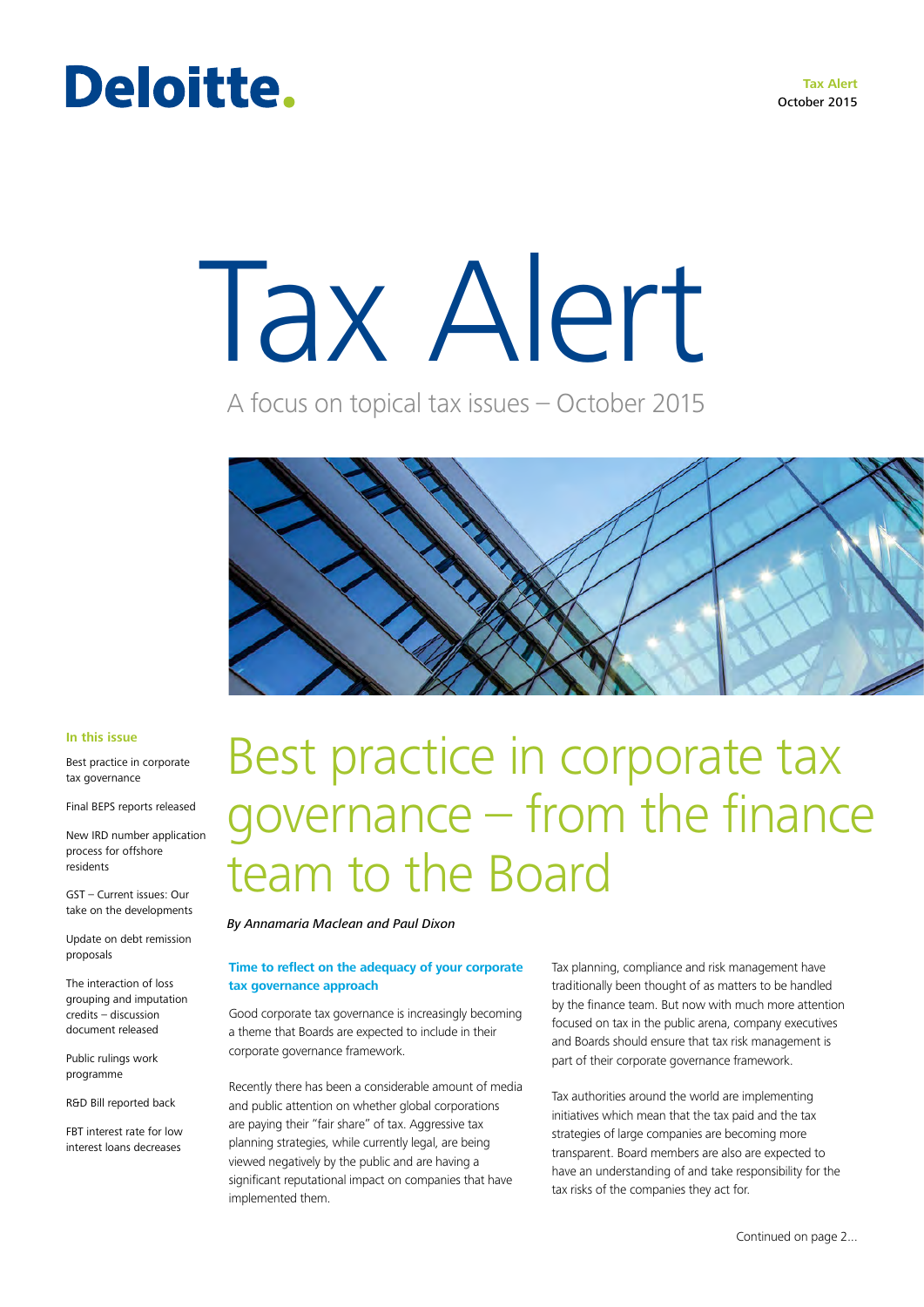

Annamaria Maclean, Associate Director +64 (9) 3030782 anmaclean@deloitte.co.nz



Paul Dixon Senior Consultant +64 (9) 3030722 padixon@deloitte.co.nz In New Zealand, Inland Revenue includes tax governance as a behavioural criterion in its assessment of large enterprises' risk ratings. They have also included in their recent International Questionnaire a question on whether the taxpayer has a tax governance policy or framework in place. The Minister of Revenue has also repeatedly discussed the concept of multinationals paying their "fair share" of tax in line with the OECD Base Erosion and Profit Shifting proposals. Inland Revenue keeps a good eye on practices of tax authorities around the world and we wouldn't be surprised if some of the below approaches are replicated in New Zealand.

The Australian Tax Office (ATO) recently issued its tax risk management and governance guide which focuses on both Board and managerial level responsibilities. The guideline provides that best practice can be demonstrated at the Board level by:

- A Board endorsed formalised tax control framework;
- Formalised company director roles and responsibilities for tax risk management;
- An established tax risk committee or tax risk allocated to an independent board sub-committee (for example the audit risk committee);
- Board / sub-committee charters include review of tax risks;
- Regular summarised progress updates to the Board/ sub-committee on how tax issues and risks are trending (i.e. high, medium, low);
- Tax risk registers and escalation of issues where appropriate;
- An annual report that includes a statement from the Board attesting that they have effective policies and processes in place to manage tax risk;
- A testing plan to determine the effectiveness of tax control frameworks and reports from independent assurance providers on the effectiveness of tax control frameworks.

Australia also has new transparency rules requiring public disclosure by the ATO of corporate tax information for all corporate taxpayers with turnover over A\$100 million. And the Australian Board of Taxation has been working on developing a voluntary tax disclosure code directed at greater public disclosure of tax information by large businesses.

In the UK, Her Majesty's Revenue and Customs (HMRC) released a consultation document in July 2015 seeking consultation on the potential for:

- A legislative requirement for large businesses (turnover greater than £200M and/or assets greater than £2B) to publish their tax strategies, where it is intended that a member of the Board should 'formalise, articulate and own' the tax strategy and sign off to HMRC to this effect;
- A voluntary code of practice on taxation for large business; and
- A set of "Special Measures" to tackle a small number of large businesses that habitually undertake aggressive tax planning.

In addition to the increased focus on tax governance by tax authorities, many businesses are responding to the current Corporate Social Responsibility (CSR) environment and incorporating CSR statements in their annual reports. Having an appropriate and robust corporate tax governance framework in place will help deliver the message that your business is operating in a socially responsible way.

Overlaying this current environment and focus on corporate tax governance is New Zealand's concept of company director duties and consistent with ATO's tax risk management and governance guide it is clear that the concept that the Board must assume a more "hands on" approach to tax is gaining traction and support in the public's eye and is consistent with existing director duties. As such it is crucial that Boards review their corporate tax governance framework to ensure that they could and would stand up to external scrutiny.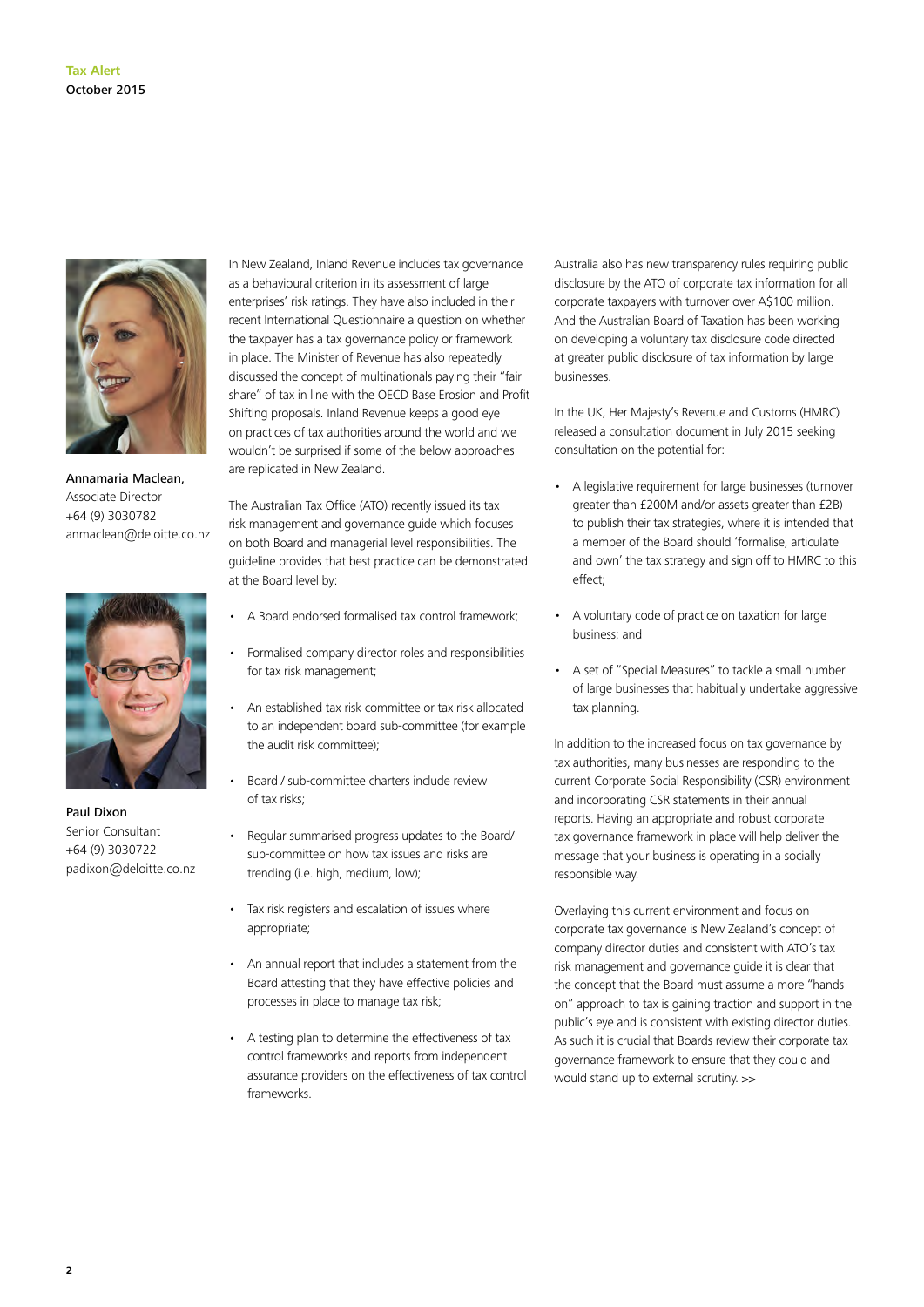

### **Is your corporate tax governance framework fit for purpose?**

With the global attention corporate tax governance and tax risk management is receiving, now is a good time for taxpayers to reflect on their tax governance frameworks and tax controls and consider whether their current framework is robust enough in the current climate.

Taxpayers should also review whether their existing tax frameworks, to the extent these exist, continue to be in line with and are integrated with broader business strategies. It is not uncommon for businesses to be missing opportunities or creating risks by inadvertently excluding tax considerations from their business strategy and decision making processes.

A recent global survey conducted by Deloitte has shown that nearly half of the respondent organisations have no formal corporate tax governance policy in place and that only a third of those organisations that have a formal written policy have these signed off by the Board. Anecdotal evidence further suggests that those organisations that have formal written policies have not reviewed these policies since they were put in place and may have limited to no processes in place for identifying, controlling or reporting tax risk.

#### How to strengthen your tax risk management framework

We suggest a 4 step approach to strengthening your tax risk management framework:

#### **Step 1. Assessment of Current State of Tax Environment**

Understand where your high priority risks lie

#### **Step 4. Monitor and Report**

Monitor and report on tax risks and implementation of action plans

#### **Step 2. Risk Assessment and Measurement**

Apply likelihood and consequence parameters to assess your risks in a consistent manner

#### **Step 3. Control Design, Implementation and Testing**

Develop a tax governance policy and management plan to address gaps between current state and future objectives for key risk areas. Develop controls and assurance programs.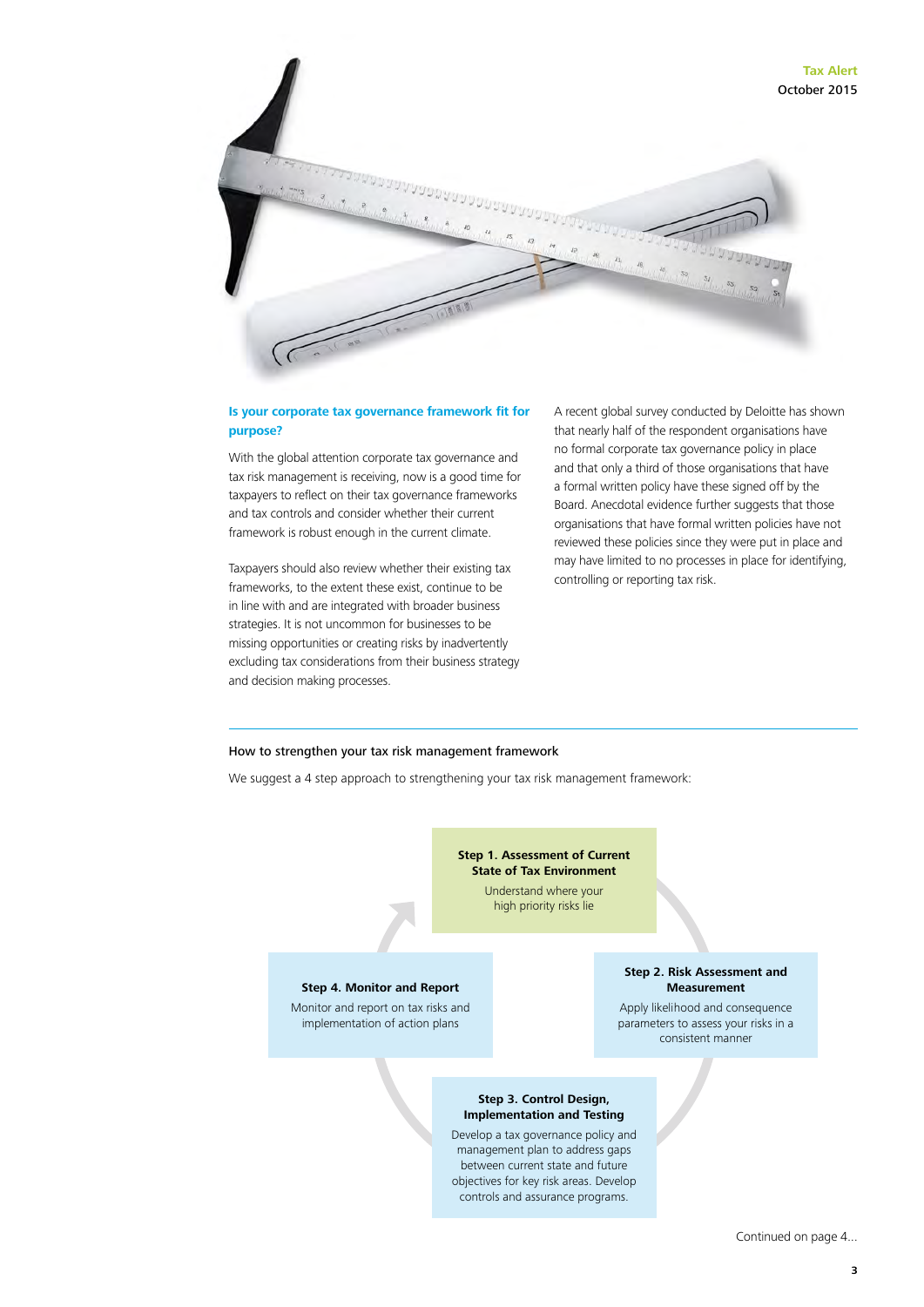

#### **Introducing the Tax Cube**

Understanding and assessing your current tax risks is an important first step.

We can assist taxpayers to develop an initial assessment, or benchmark the current state of their tax controls, with our risk assessment tool called the Tax Cube.

The Tax Cube is a comprehensive set of questions based on views of best practice in the area of tax risk management. It categorises and scores responses into four interrelated components that together form an integrated tax risk framework for internal controls over tax. These components are:

- *Governance:* Governance encompasses the 'tone at the top' and defines tax objectives and the basis on which tax risk is addressed. Robust corporate governance practices aim to ensure transparency and accountability and are essential to lowering a taxpayer's risk profile
- *People:* Appropriate resourcing models, integration with the business and qualified personnel allow tax / finance teams to respond effectively to increased complexity in tax legislation and rapidly changing business environments.
- *Process:* Effective tax processes in the areas of compliance, reporting, planning and Inland Revenue management allow the tax / finance team to operate in an efficient and controlled manner while also delivering value to the business.
- *Data and systems:* Data and systems underpin the tax / finance team's ability to gather high quality, tax sensitised data. This is paramount to the delivery of accurate, complete and timely tax compliance and financial reporting.

The Tax Cube output gives an indicative assessment of risk based on the responses to the questions. This allows the tax manager, financial controller or CFO to understand and identify priorities for change and actions recommended.

#### **Time to close the gaps**

An assessment of a company's tax risk position can reveal the difference between where the business is and where it wants to be. It can also reveal gaps between the stated tax governance position and the actual position.

The common steps taken to close the gaps identified by the Tax Cube is an update, refresh or preparation of a corporate tax governance policy that is endorsed by the Board and the preparation of a tax management plan to manage (and mitigate where appropriate) the tax risks and tax opportunities identified.

These steps should look to address the current tax risks and opportunities but should also include a proactive approach to assessing the impact of any future changes in the tax rules and the tax environment for both risk and opportunity.

Deloitte is well placed to assist you in reviewing your tax risk and opportunity positions and can offer assistance in refreshing or developing forward looking business strategy oriented corporate tax governance documentation and tax management plans. If you would like to discuss your corporate tax governance documentation and what Deloitte can do to help please contact your usual Deloitte advisor or Annamaria Maclean on (09) 303 0782.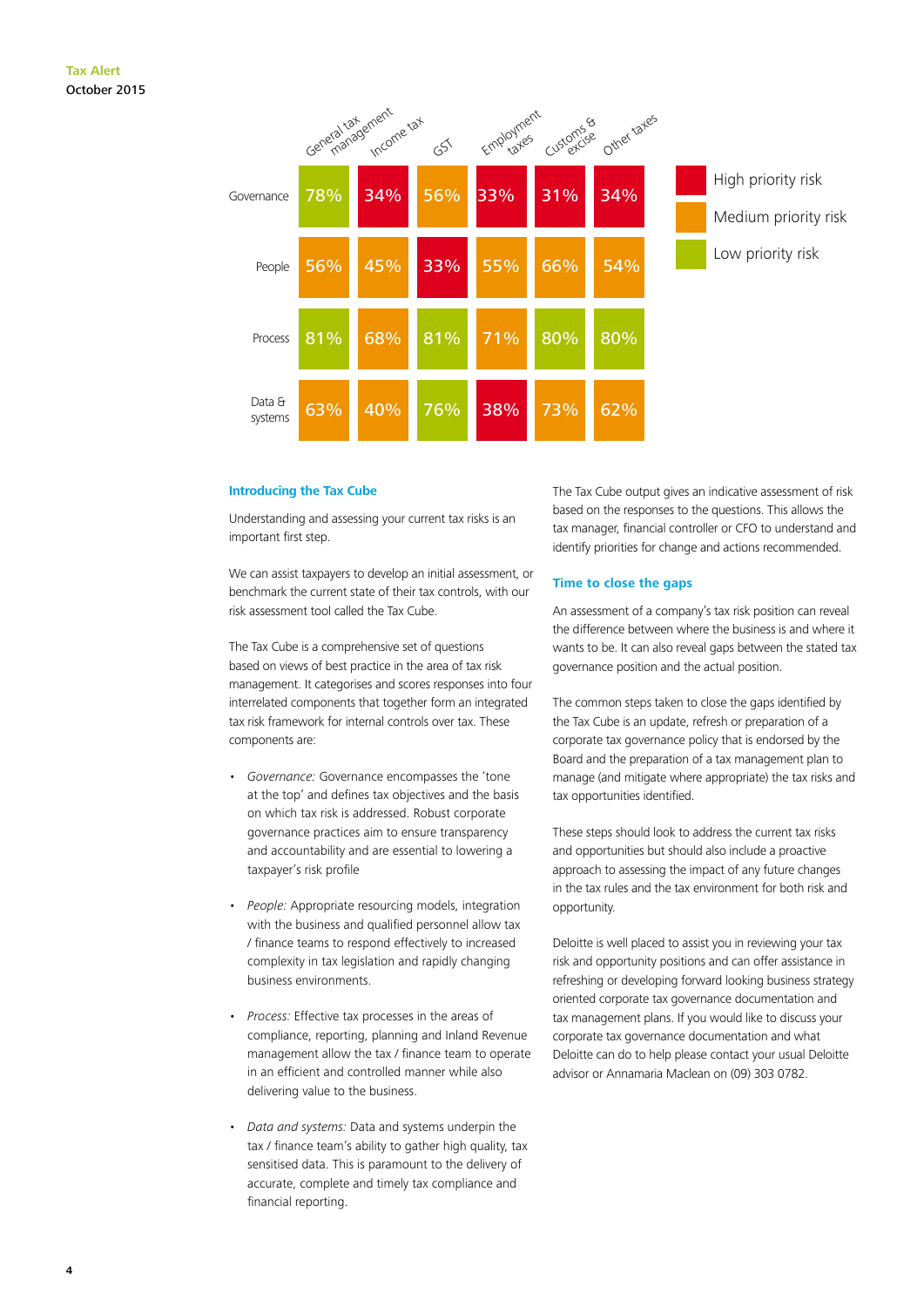### Final BEPS reports released



BEPS (base erosion and profit shifting) will fundamentally change the tax landscape globally as it aims to create a single set of consensus-based international tax rules to address BEPS and to protect countries' tax bases by ensuring that profits are taxed where economic activities take place and value is created.

On 5 October 2015, the OECD published the **[final](http://www.oecd.org/ctp/beps-2015-final-reports.htm)  [reports](http://www.oecd.org/ctp/beps-2015-final-reports.htm)** on the 15 BEPS Actions. The papers published comprise one overall explanatory statement and thirteen detailed papers covering the fifteen Actions set out in the BEPS plan. Overnight, Deloitte has published a **[Tax](http://www.taxathand.com/article/UK/2015/Final-BEPS-reports-released--An-overall-perspective)  [Alert](http://www.taxathand.com/article/UK/2015/Final-BEPS-reports-released--An-overall-perspective)** which provides an overall perspective, explains which actions are likely to take effect first and what we can expect from here on in. Given the quantity of material released (almost 2,000 pages) we are still working through the finer detail and implications of each report. We suggest you stay tuned to **[tax@hand](http://www.taxathand.com/)**  to read more on each of the action plans as we publish analysis and opinion.

The New Zealand Government has signalled that BEPS policy work is a priority and it is a certainty that changes will be made to our domestic laws in some areas. We have already seen the release of a discussion paper covering GST on cross-border services, intangibles and goods as well as proposals to broaden the application of non-resident withholding tax on related party debt.

Officials have been waiting for these final OECD recommendations to be published before releasing further discussion documents (expected in the first half of 2016) that put forward domestic proposals on the following issues:

- Hybrid mismatch arrangements exploring whether New Zealand should amend its rules to further prevent non-taxation of income or double deductions of expenditure through the use of hybrid instruments or entities
- Interest limitation rules  $-$  proposals to stop profit shifting by limiting the interest expenses that are deductible to a percentage of EBITDA or a group wide ratio.

In comparison to other countries, New Zealand is able to get legislative changes through parliament reasonably quickly. In our view, New Zealand needs to be careful not to get out of step with the rest of the world by implementing changes too quickly as some countries are not as enthusiastic about some of the proposed changes. If we move too fast, we risk other countries not following which will affect our international competitiveness. It is clear from the reports that consensus has not yet been obtained in all areas, including the above areas that New Zealand tax policy officials are intending to explore early next year.

Some of the BEPS Actions deal with issues covered by double tax treaties (for example, the definition of a permanent establishment and measures to prevent treaty abuse). The adoption of these changes will depend on whether countries sign up to a multilateral agreement that is to be negotiated in 2016 to give effect to the changes (albeit there is expected to be flexibility in what changes countries sign up for) or whether the changes are picked up in various forms over time as the treaties are individually renegotiated.

If BEPS is still a bit of a mystery to you, then this **[BEPS](http://www2.deloitte.com/content/dam/Deloitte/global/Documents/Tax/dttl-tax-base-erosion-and-profit-shifting-frequently-asked-questions-june-2015.pdf)  [summary FAQ](http://www2.deloitte.com/content/dam/Deloitte/global/Documents/Tax/dttl-tax-base-erosion-and-profit-shifting-frequently-asked-questions-june-2015.pdf)** is a great place to start to understand more about it. For more information, please contact your Deloitte tax advisor.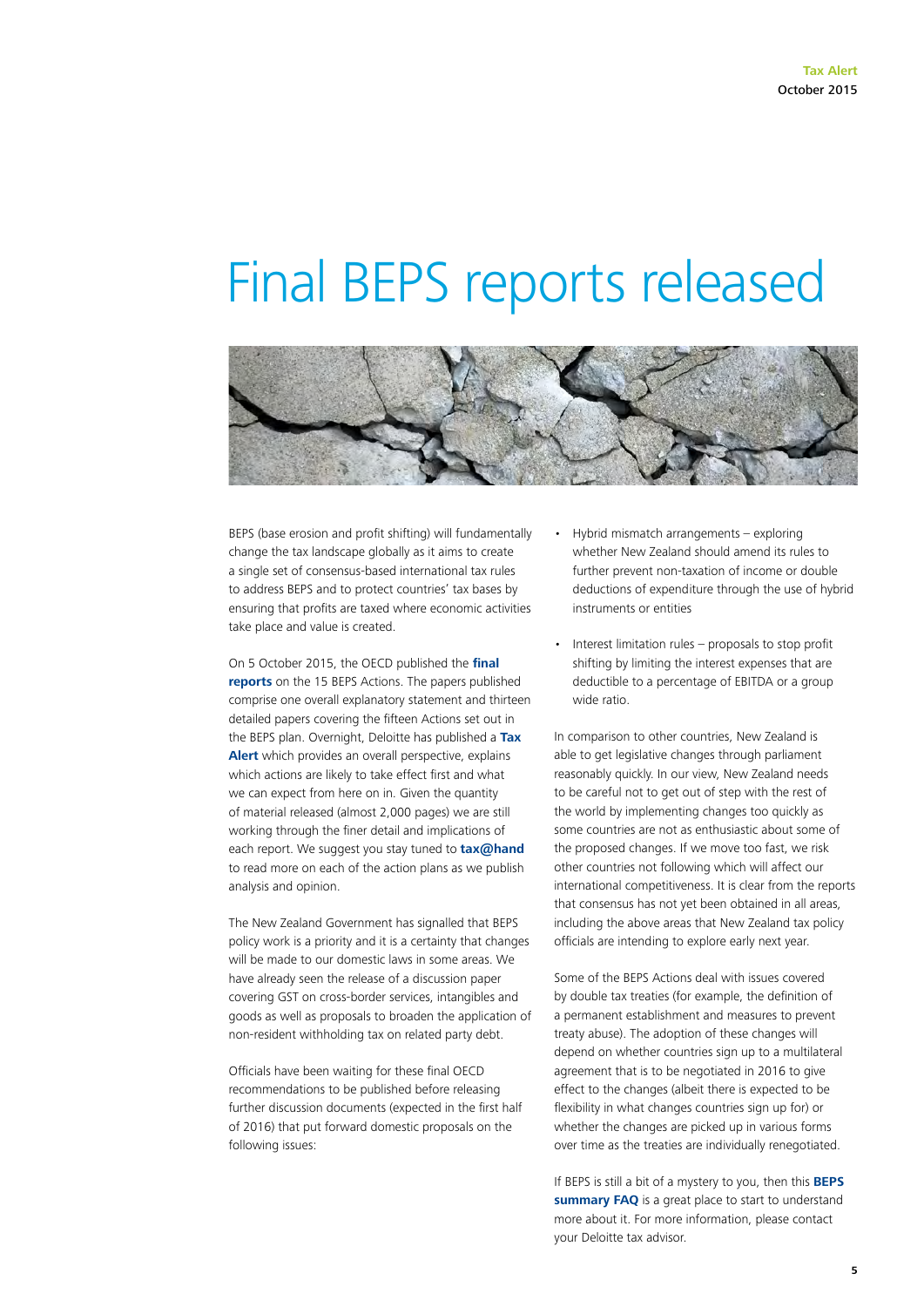### New IRD number application process for offshore residents



On 22 September 2015, two new acts, the Land Transfer Amendment Act 2015 and the Tax Administration Amendment Act 2015, received Royal assent. A **[special report](http://taxpolicy.ird.govt.nz/publications/2015-sr-property-information-requirements/overview)** has been published on the measures in the Acts, in advance of comprehensive coverage in the next Tax Information Bulletin.

Offshore persons must have a New Zealand bank account before they can get a New Zealand IRD number, whether or not they are buying or selling property.

The new legislation, announced as part of Budget 2015, is part of a suite of measures aimed at providing clearer rules and more useful information to Inland Revenue to assist in its enforcement of taxation of property rules.

The three legislative measures to implement this (not aimed at a New Zealand person's main home) will apply from 1 October 2015:

- 1. Information will be required to be supplied to Land Information New Zealand upon transfer of property as part of the usual land transfer process. In particular, persons transferring any property (other than New Zealand individuals transferring their main home) must provide:
	- a. Their New Zealand IRD number; and
	- b. Their tax identification number from their home country if they are currently tax resident overseas.  $\rightarrow$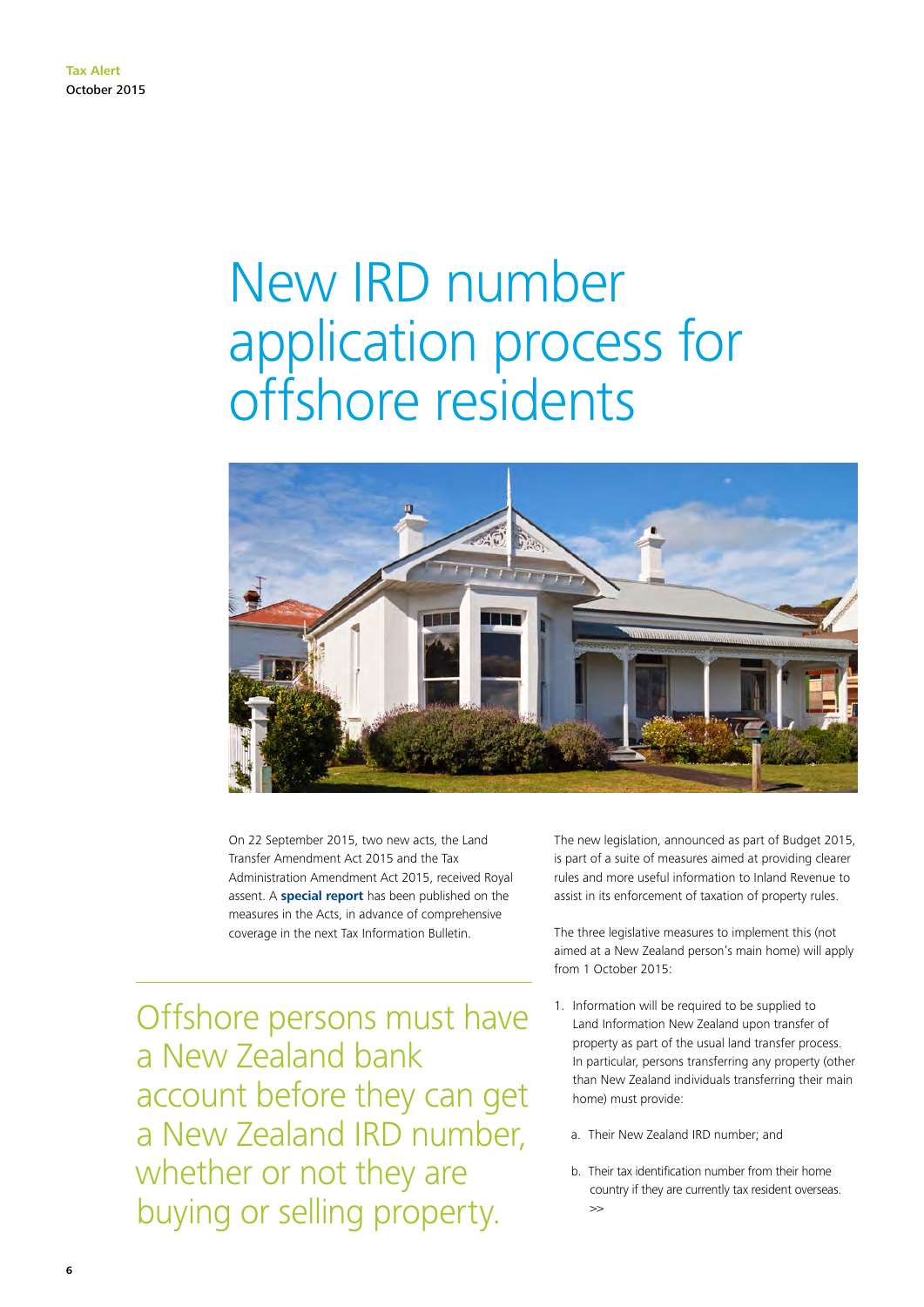2. To ensure that New Zealand's full anti-money laundering rules apply to non-residents before they buy a property, offshore persons must have a New Zealand bank account before they can get a New Zealand IRD number.

To this end, Inland Revenue has already published new forms on its website for non-residents who need to apply for an IRD number post 1 October 2015. These are the "IR742 - IRD number application - non-resident/ offshore individual" and the "IR 744 – IRD number application - non-resident/offshore non-individual". These forms reflect the new requirements, such as the need to have a fully functional New Zealand bank account before an IRD number will be granted. The new rules, specifically the need for a New Zealand bank account, will therefore have wide application to all nonresidents requiring IRD numbers going forward whether or not they are buying or selling property. For example, non-residents wanting to register for GST in order to claim back GST or those wanting to operate a New Zealand branch will need a New Zealand bank account, even if there is no commercial need to have one.

Whether this is deliberate or an unintended consequence of the rushed in property related measures remains to be seen. Officials note in the special report that the need to provide evidence of a fully functional New Zealand bank account is to ensure that an offshore person seeking to obtain an IRD number has first been subjected to New Zealand's anti-money laundering and countering financing of terrorism rules. It should be noted that New Zealand residents can continue to use the original IR 596 application form.

Readers will also be aware that a new "bright-line" test for sales of residential property, to supplement Inland Revenue's current "intentions" test, is also proposed. Under this new test, gains from residential property sold within two years of purchase will be taxed, unless the property is the seller's main home, inherited from a deceased estate or transferred as part of a relationship property settlement (for more information see previous **[Tax Alert issues](http://www2.deloitte.com/nz/en/pages/tax/articles/tax-alert.html)**).

The bright-line test is contained in a separate bill  $-$  the Taxation (Bright-line Test for Residential Land) Bill which was introduced on 24 August 2015. Submissions closed on 17 September and last week the FEC began to hear submissions on the proposed test. This bill is scheduled to be reported back to the house in late October.

If you have any questions in relation to the above or wish to explore the details further, please don't hesitate to contact your usual Deloitte advisor.

**7**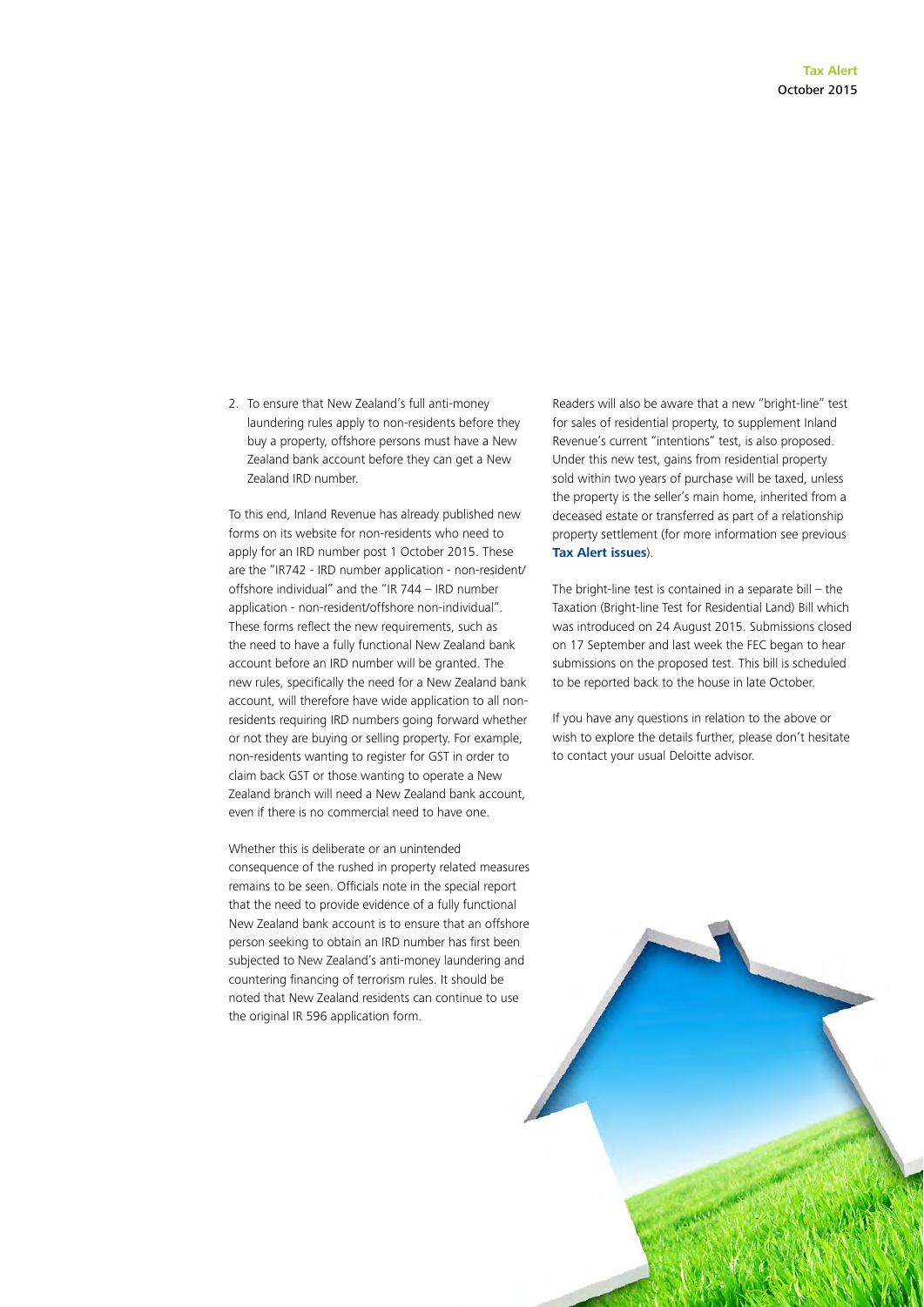

Allan Bullot Partner +64 (3) 303 0732 abullot@deloitte.co.nz



Jay Bhattacharya Consultant +64 (3) 303 0754 jbhattacharya@deloitte.co.nz

### GST – Current issues: Our take on the developments

### *By Allan Bullot and Jay Bhattacharya*

On 17 September 2015, an officials' issues paper, "GST – Current issues" was released. The paper contains a range of GST issues where the current legislation does not give effect to the policy intention or where technical changes could improve the way the rules operate. Deloitte welcomes some of the changes Inland Revenue has proposed but considers other aspects are of some concern. We note that some of the changes to be introduced are significant and we advise that you speak with your Deloitte tax advisor on these.

The paper deals with some key issues being:

### **The deductibility of GST associated with the costs of raising capital:**

The deductibility of GST associated with the costs of raising capital is a welcome change allowing businesses to claim back GST incurred in raising capital. Historically claiming back costs in relation to capital raising has been difficult as Inland Revenue has considered that no GST can be claimed on costs incurred for arranging the issue of debt or equity.

The suggested changes would allow New Zealand entities to instead attribute the cost of raising capital to its taxable activities and claim back GST input tax deductions on their capital raising costs to the extent of the underlying taxable business activities. In other words the costs of raising capital are to be apportioned between taxable and exempt supplies. This is a welcome and overdue change. Unfortunately the ability to claim these costs may still be some time away as the proposed application date is 1 April 2017.

### **The eligibility of large, partially exempt, businesses to agree to an alternative method of apportionment:**

Inland Revenue has indicated that an extension beyond the financial services sector may allow other large entities such as retirement villages to agree an alternate apportionment methodology with Inland Revenue. Currently retirement villages (and most large entities that make both taxable and exempt supplies) claim GST based on their "intended use" upfront and make periodic adjustments going forwards. This could potentially be very useful for non-financial service providers, and is a good proposal.

### **Providing more flexibility in the agency rules to agents acting on behalf of purchasers and their principals:**

Following on from the selling agency "opt-out" provisions in 2013, Inland Revenue has suggested that opt out provisions will also apply to agents who are acting as purchasers for their principals. The change will allow for separate supplies between the supplier and the agent (purchaser); and the agent with its principal. This change will simplify compliance for a number of businesses.

### **The ability to zero-rate services provided in connection with land in New Zealand:**

Inland Revenue is currently looking at clarifying/altering the scope of the meaning of "directly in connection with land" for the purposes of the GST zero rating of services. We are concerned by these proposals. Currently the interpretation has been limited to a very close relationship being the physical connection the service has with the land in question. This does not extend effectively to services such as the provision of intellectual property (such as architectural services and legal services).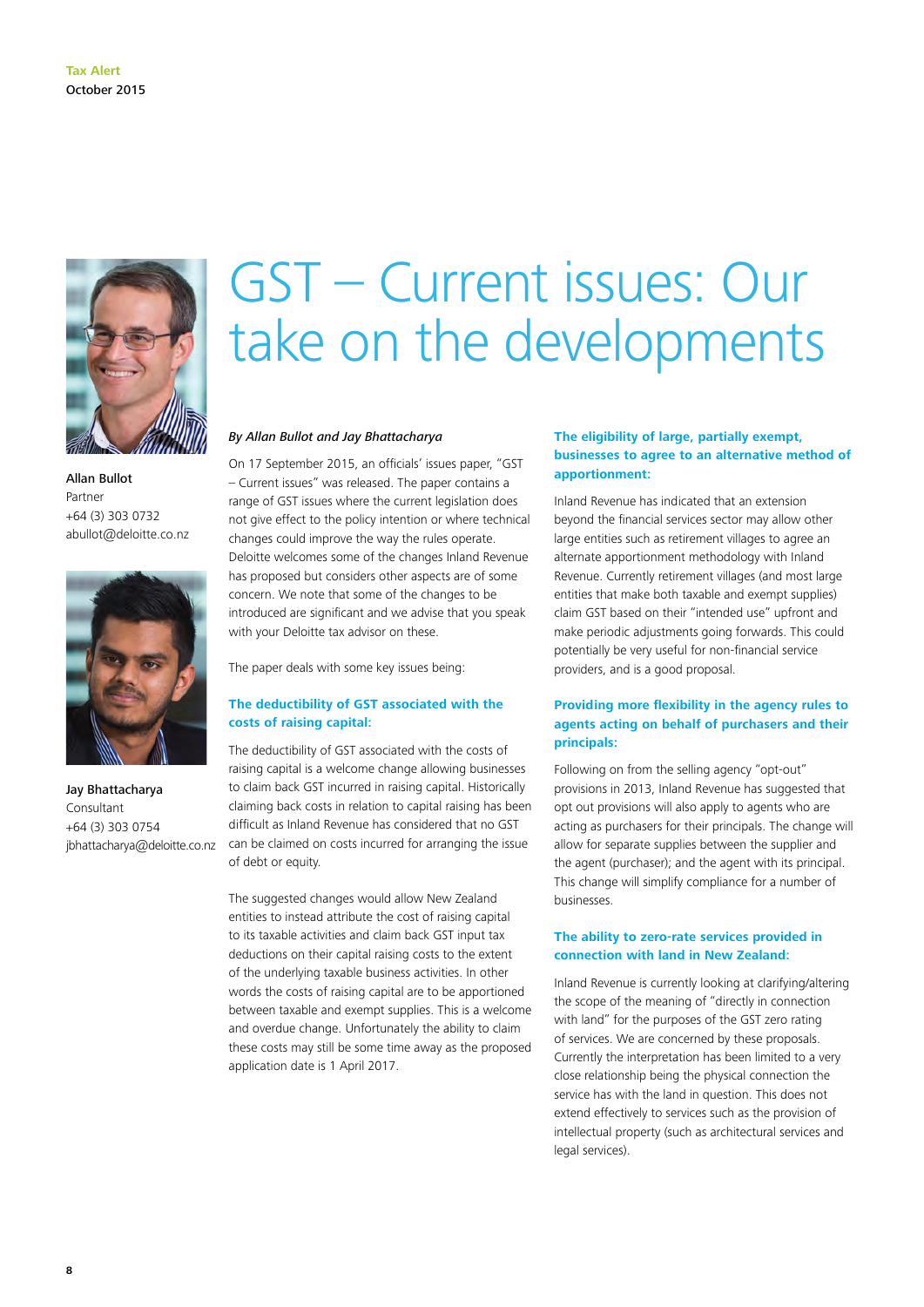**Tax Alert** October 2015

**9**

and the company of the company of the company of the company of the company of the company of the company of the company of the company of the company of the company of the company of the company of the company of the comp

Inland Revenue is proposing that the "directly in connection with land" requirement would include services where there is a direct relationship between the purpose or objective of the services and the land. Therefore services that typically have the purpose or objective of affecting or defining the nature or value of the land (such as the provision of architectural services and assisting in the sale of land) will be considered to be "directly in connection with land" and would not qualify for zero rating.

### Inland Revenue has provided clarity on a range of issues

Inland Revenue has also provided some clarity on a range of technical issues being:

- The ability to take a deduction for second-hand goods for goods composed partially of gold, silver and platinum;
- providing for more consistent treatment of accounting for GST on supplies of goods and services where total consideration is not known at the time of supply;
- allowing zero-rating of goods and services that are provided in relation to ships and aircraft that are exported under their own power; and
- ensuring a person remains eligible to receive a refund for overpaid tax due to a clear mistake or simple oversight where they were in a tax payable position during the relevant period.

Submissions can be made on the discussion document proposals until **30 October 2015**. Please contact your Deloitte tax advisor if you wish to make a submission or would like to discuss this, or any other issue in more detail.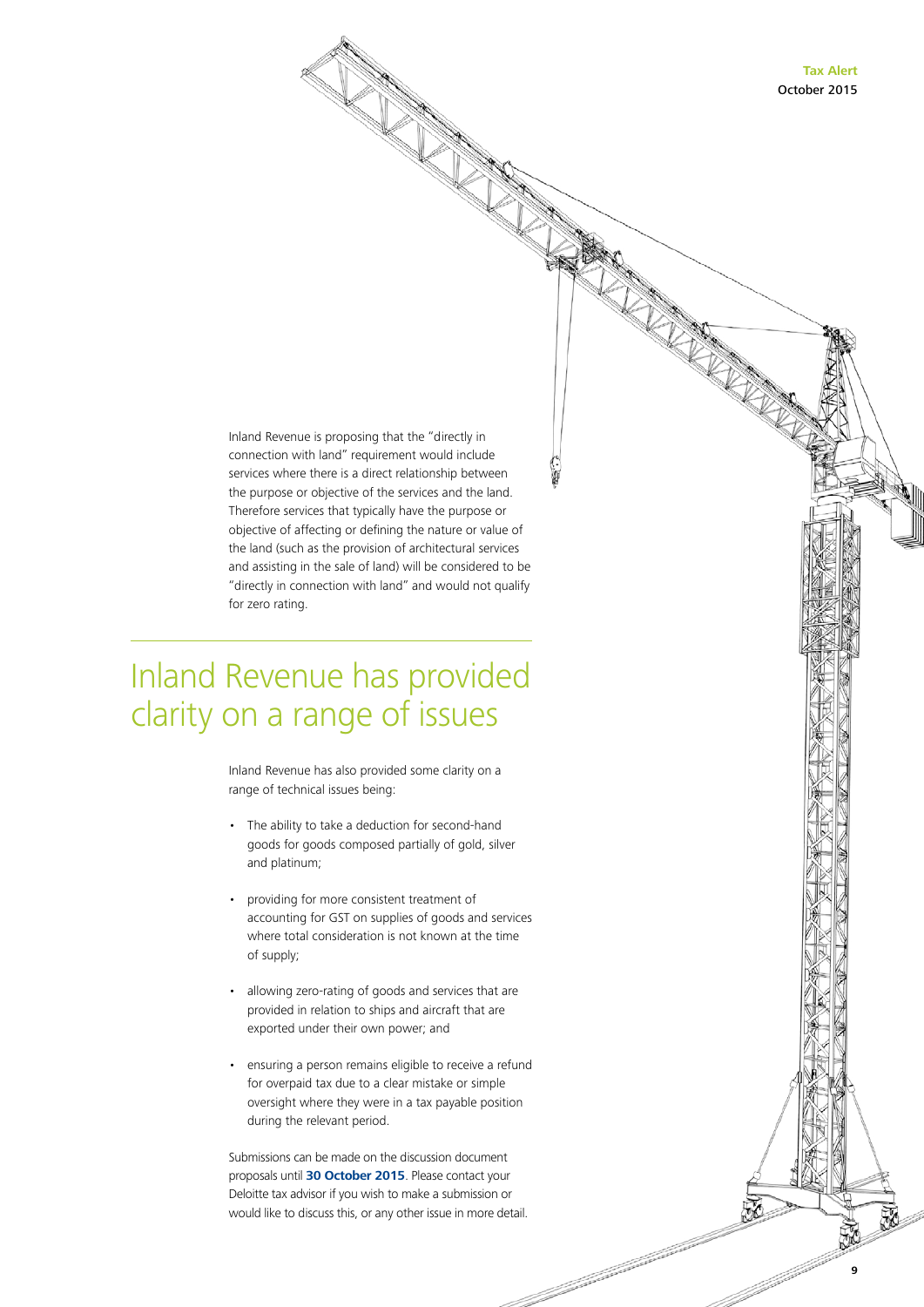## Update on debt remission proposals



On 3 September 2015, Revenue Minister Todd McClay **[announced](http://taxpolicy.ird.govt.nz/news/2015-09-03-debt-remission-proposals-proceed#statement)** that Cabinet has approved finalised proposals to address the situation where debt remission income arises and the debtor and creditor are in the same wholly owned NZ group of companies.

Currently the financial arrangement rules create an asymmetrical outcome for debt remission in the context of wholly-owned NZ group companies – i.e. that debt remission income arises to the borrower for the amount remitted, while the related-party lender is denied a deduction for the bad debt. This issue has driven parties to resort to capitalising the debt rather than forgive the debt (which Inland Revenue has recently deemed to be tax avoidance).

Officials acknowledged that this issue was driving debt capitalisation and released an issues paper in February 2015. At this time the Government agreed to a core proposal that, in the context of a wholly owned NZ group scenario, debt remission income should not arise.

It has now been confirmed that there will be no debt remission income for the debtor when the debtor and creditor are in the New Zealand tax base, which includes controlled foreign companies, and:

- they are members of the same wholly owned group of companies; or
- the debtor is a company or partnership and:
	- » all of the relevant debt is owed to shareholders or partners in the debtor; and

» if we presume that the debt remitted was instead capitalised, there would be no dilution of ownership of the debtor following the remission and all owners' proportionate ownership of the debtor is unchanged.

The rationale is that when the two parties are within the same wholly-owned group, the wealth of the group as a whole is not altered by the debt remission and the tax outcome should reflect that. The outcome does mean that as an alternative to debt remission, debt capitalisation in these particular scenarios can continue without avoidance being alleged.

However the original proposal did not deal with a creditor that was non-resident. Officials wanted to do more work on what the policy answer should be where the owner/creditor is non-resident because the use of related-party inbound debt is a key BEPS (Base Erosion and Profit Shifting) concern. Officials have now concluded their review of this issue and it is therefore an extremely welcome announcement that Cabinet have approved that the core proposal should extend to inbound debt.

The amending legislation is expected to be introduced in early 2016 with retrospective application from 1 April 2006. To provide further certainty, a **[technical](http://taxpolicy.ird.govt.nz/sites/default/files/2015-other-related-parties-debt-remission.pdf)  [information sheet](http://taxpolicy.ird.govt.nz/sites/default/files/2015-other-related-parties-debt-remission.pdf)** contains early detail of the proposals to be included in the draft legislation.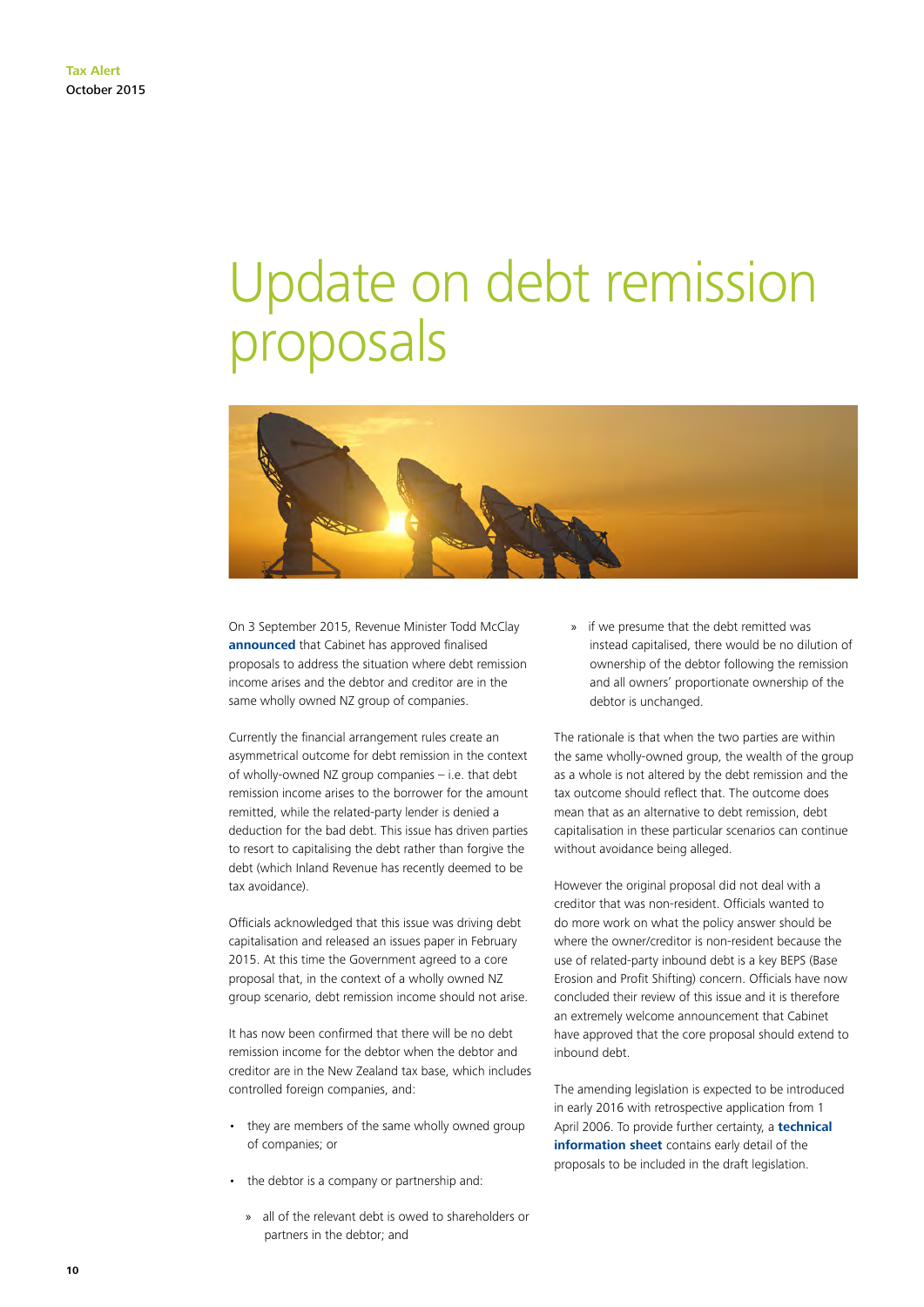### The interaction of loss grouping and imputation credits – discussion document released

On 15 September 2015, the Government issued an Officials' Issues paper proposing a solution to deal with the over-taxation that can arise in a specific situation as a result of the interaction between the loss grouping rules and imputation credit regime.

The issue can affect companies within a group where ownership is greater than 66 percent, but less than 100 percent. This is because at this level of ownership, losses can be grouped but this leads to less tax being payable by the profit company and as a consequence fewer imputation credits are generated. If the profit company subsequently wishes to pay a dividend to one of its corporate group shareholders, the profit company may have insufficient imputation credits to fully impute the dividend. This problem does not arise where the profit and loss company are in a wholly owned (100 percent) group of companies because of the inter-corporate dividend exemption rule.

This issue means a company may be incentivised to acquire 100 percent of a target company in order to access the inter-corporate dividend exemption and avoid this issue. Hence it could be distorting potential business combinations and could be shutting out minority shareholders.

Officials therefore propose to allow companies utilising the loss offset rules to mutually agree to be allowed to perform an "imputation credit transfer" at the time a dividend is paid by a profit company in order to facilitate full imputation of that dividend. Essentially the loss company will be able to transfer imputation credits to a profit company in conjunction with undertaking a loss offset and so allow the profit company to pay a fully imputed dividend despite utilising loss grouping.

Officials are interested to receive submissions on whether the proposed solution is workable and appropriate. Submissions can be made until 27 October 2015.

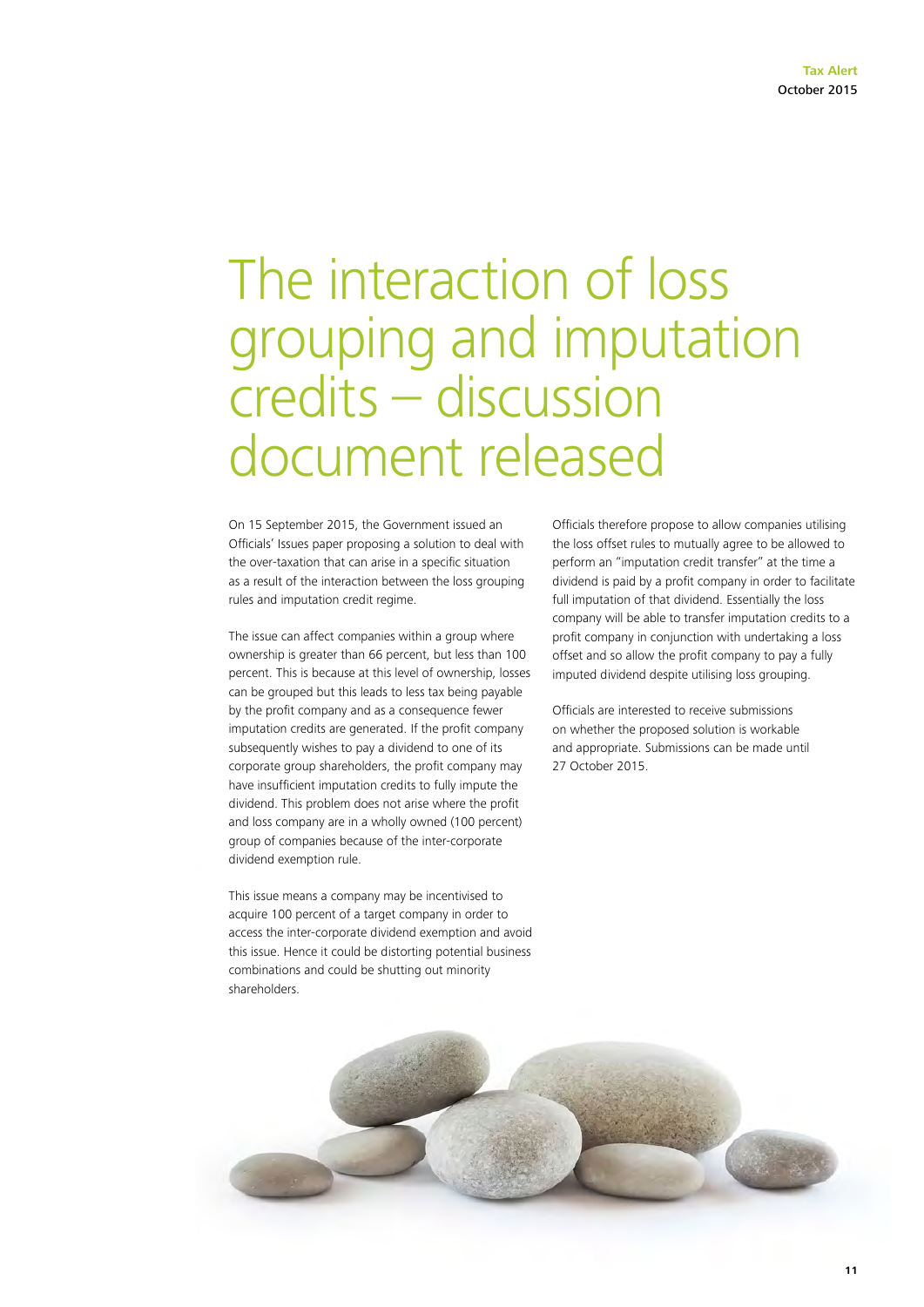## Public Rulings Work Programme

The Public Rulings Work Programme for 2015–16 has been **[released](http://www.ird.govt.nz/resources/3/0/306d09c2-c49b-484a-97c5-2a0560ab7047/pr-work-programme-2015-09-03.pdf)**. The programme, as at 3 September 2015, includes several new items. New issues of note that are currently being worked on include:

- Deductibility of a software developer's costs. This item will update a 1993 statement regarding the tax treatment of a software developer's costs for development, acquisition and depreciation of software.
- Depreciation of computer software. This item focuses on issues around development, acquisition and depreciation of software which is acquired or developed for use in a taxpayer's own business. It is expected to be released this month.
- Taxation of income derived from online activities. This statement will cover the tax treatment of sales through online auction sites such as Trade Me as well as income earnt from online advertising on sites such as YouTube. This item will aim to educate taxpayers around their obligations and is intended to increase voluntary compliance.
- Tax treatment of lump sum settlement payments. This statement is intended to resolve the current uncertainty of tax treatment for payments made to settle claims that are part capital and part revenue

The following new items are included on the program, although no date has been set for public consultation as yet so it may be some months before anything is released.

- A review of IS 2215 "Income tax treatment of New Zealand patents". Recent legislative changes regarding the treatment of black hole expenditure may impact on the correctness of this statement and so it is scheduled for review.
- A new statement on the GST grouping rules in light of how they interact with other provisions in the GST Act. There is some uncertainty around how the GST grouping rules apply in practice.
- The statement on the taxation of trusts in the appendix to TIB Vol 1, No 5 November 1989 will be reviewed. This item still refers to the Income Tax Act 1976 and so needs to be updated to reflect the current legislation.
- Share reclassifications. This item will seek to clarify the Commissioner's view on whether shares that have been issued will be treated as cancelled and reissued when there is an alteration of shareholders' rights in accordance with the terms of the shares.
- The interpretation guideline IG 007 "Non-resident software suppliers' payments derived from New Zealand – Income tax treatment" will be reviewed and updated to reflect the changes in the way software is transacted in current times.

We also note that a couple of items are on hold pending the outcome of litigation. This includes:

- The deductibility of costs associated with obtaining resource consents which is on hold pending the outcome of the TrustPower case which is on appeal to the Supreme Court.
- Consideration of how the associated persons' rules apply to corporate trustees following the decisions in *Concepts 124 Ltd v CIR* and *TRA 02/10*. The outcome of these cases has created some uncertainty about the previously published guidance in this area. This ruling is on hold pending the outcome of an appeal regarding *TRA 02/10*.

The programme also aims to assist with a number of broader Inland Revenue compliance initiatives around property taxation in line with extra funding allocations announced as part of Budget 2015.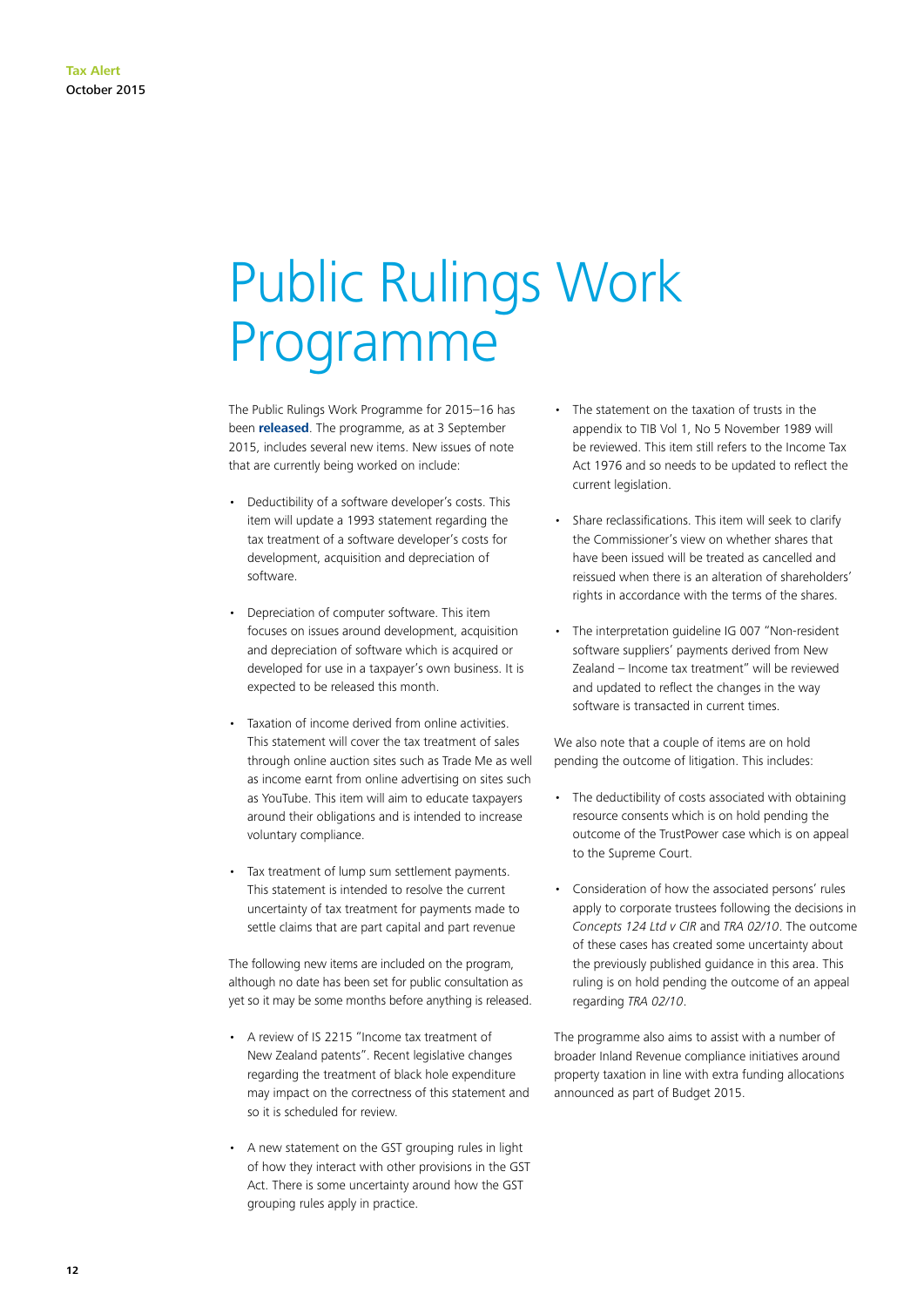### R&D Bill reported back

On 4 September 2015, the **[Taxation \(Annual Rates](http://legislation.govt.nz/bill/government/2015/0007/latest/DLM6391508.html)  [for 2015–16, Research and Development, and](http://legislation.govt.nz/bill/government/2015/0007/latest/DLM6391508.html)  [Remedial Matters\) Bill](http://legislation.govt.nz/bill/government/2015/0007/latest/DLM6391508.html)** ("the Bill") was reported back to Parliament by the Finance and Expenditure Committee ("FEC"). The Bill was first introduced on 26 February 2015 and contains amendments aimed at improving the current tax settings within a broad-base, low rate framework. The FEC has recommended the Bill be passed with some amendments. The Bill includes the following proposals:

- Allowing tax deductions for certain "black hole" business expenditure;
- Allowing bodies corporate to choose whether they register for GST;
- Simplifying the administration of the child support scheme;
- Extending the choice of method for calculating fringe benefit tax to a wider range of employers;
- Repealing the "simplifying filing requirements for individuals" legislation enacted in 2012, which has yet to take effect;
- Reducing the number of individuals required to file income tax returns;
- Making some improvements for families receiving Working for Families tax credits;
- Clarifying the rules for apportioning expenditure on mixed-use assets; and
- Conferring charitable donee status on several charities.

In addition to the above, a major component of the Bill includes proposals allowing companies to "cash out" their tax losses from research and development ("R&D") expenditure. As a reminder, proposals will allow New Zealand resident, start-up companies engaged in R&D to cash out their R&D expenditure by claiming 28% of expenditure as a tax credit (subject to certain limitations). The tax credit will be a timing benefit and will have to be repaid when the business makes income in relation to the R&D expenditure in later income years.

The eligibility criteria of the proposed rules originally excluded group companies where a member of that group includes a foreign company. This would have severely limited the applicability of the regime because overseas businesses prefer to invest in or enter into contracts with companies that are incorporated within their jurisdiction and R&D start-up companies often have offshore subsidiaries for sales or marketing purposes.

For the above reasons, Deloitte prepared a submission on the proposals and submitted that the above eligibility criterion should be removed as it restricts high-growth companies and start-up R&D companies that are raising funds and/or doing business offshore from applying the proposed rules. Officials agreed with this suggestion and modified proposals to ensure group companies, where a member of that group includes a foreign company, are not excluded from the application of the proposed rules.

If you have any questions about the proposals to allow the cashing out of R & D tax losses or the bill's other contents, please contact your usual Deloitte tax advisor.